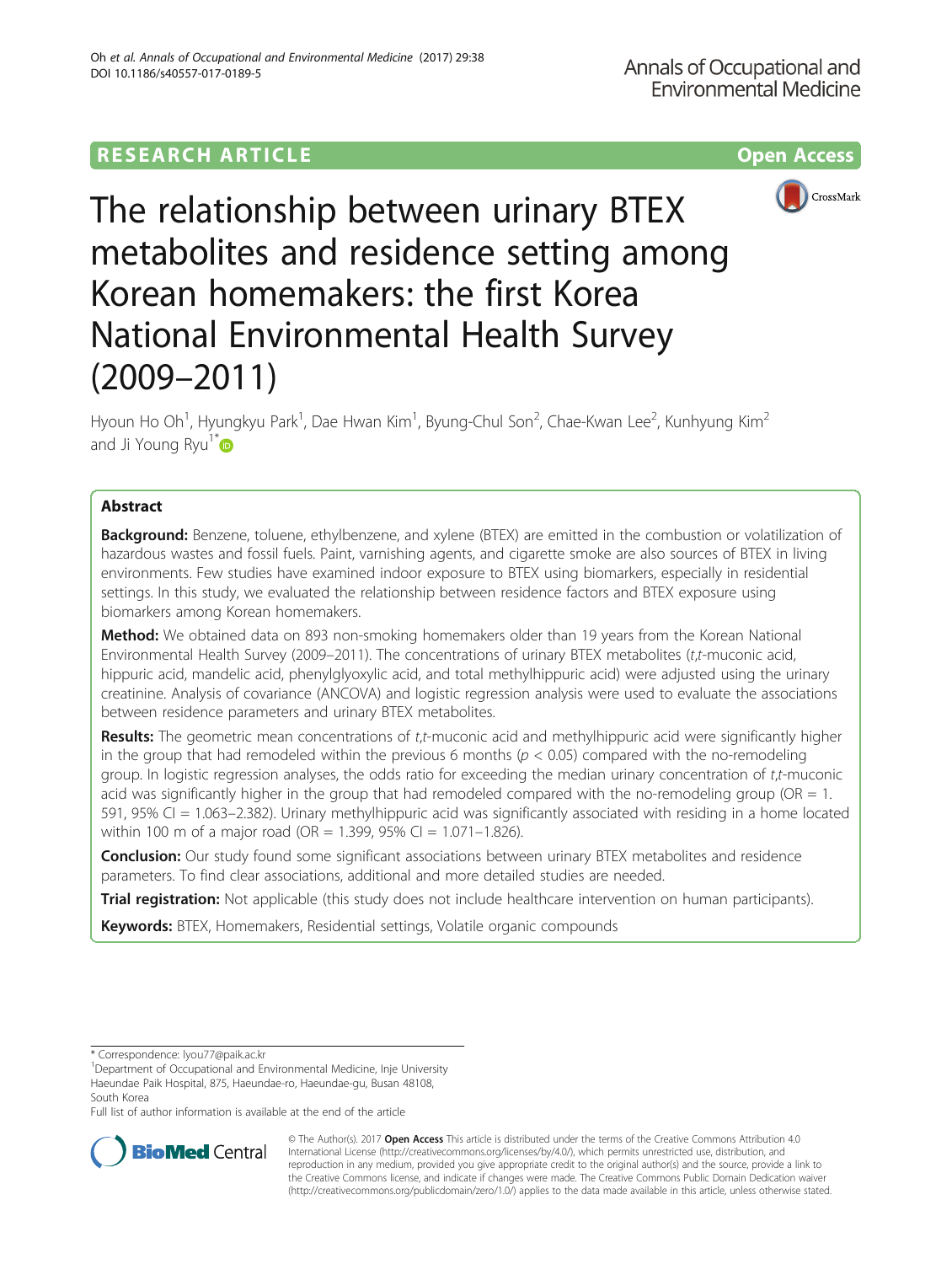## Background

Benzene, toluene, ethylbenzene, and xylene (BTEX) constitute a subgroup of volatile organic compounds (VOCs) that are used widely in various industries. BTEX is emitted to the environment through the combustion or volatilization of hazardous wastes and fossil fuels [\[1](#page-5-0), [2\]](#page-5-0). Paint, varnishing agents, and cigarette smoke are sources of BTEX in the home environment [\[3](#page-5-0)–[5](#page-6-0)]. The annual worldwide emissions of BTEX to ambient air comprise approximately 34,000 tons of benzene, 11,000 tons of toluene, 2081 tons of ethylbenzene, and 16,000 tons of xylene [[6](#page-6-0)–[9\]](#page-6-0).

The hazardous health effects of occupational exposure to BTEX are recognized. The International Agency for Research on Cancer classified benzene as a carcinogen in humans (group 1) causing leukemia [[6, 10\]](#page-6-0). Toluene and xylene have neurotoxic effects, causing neuropathy and psychosomatic symptoms [[7, 9](#page-6-0), [11, 12](#page-6-0)]. Acute exposure to high levels of ethylbenzene produces various neurobehavioral symptoms, suggesting central nervous system depressing effects [[8, 13](#page-6-0), [14](#page-6-0)]. Non-occupational exposure to BTEX produces another spectrum of health effects. Chronic low-dose exposure to BTEX can cause symptoms such as nausea, cough, wheezing, or worsening asthma [\[15](#page-6-0), [16](#page-6-0)]. Studies of the occupants of newly built houses found that benzene, toluene, and ethylbenzene increased the odds of developing skin problems such as eczema and atopy [\[17, 18\]](#page-6-0).

Some researchers have stated that residence setting and the indoor air concentration of BTEX are closely related. An epidemiological study conducted in Canada reported that the indoor air concentration of VOCs including BTEX differed significantly with residence factors such as dwelling type, home renovations, presence of a garage, and smoking status [\[4](#page-6-0)]. Other studies of residences reported that the indoor air BTEX concentration is affected by residence factors such as the age of the building, height of the living area, and recent remodeling [[19, 20](#page-6-0)].

These studies demonstrated the possibility of BTEX exposure in the indoor environment by measuring the indoor air concentrations of BTEX. However, indoor exposure to BTEX has not been well studied using biomarkers, especially in relation to residential settings. In this study, we evaluated the relationship between residence factors and the exposure of homemakers to BTEX using biomarkers.

## Methods

## Study participants

We analyzed data from the first Korean National Environmental Health Survey (KNEHS), which was conducted by the National Institute of Environmental Research (NIER) from 2009 to 2011. The survey was based on national population data from 2005 and a housing census.

The study enrolled 6311 participants from 350 districts that were selected in proportion to the distribution of population. Data were collected through interviews and biological sample collection. For this study, we included all subjects who were homemakers and current nonsmokers ( $n = 1406$ ). All subjects were female. Subjects who did not respond to the relevant questions ( $n = 82$ ) and those who had outlier BTEX concentrations  $(n = 314)$  were excluded. Subjects with outlier urinary cotinine-creatinine ratio (CCR) values were also excluded to rule out the effect of environmental tobacco smoke ( $n = 117$ ). Ultimately, 893 subjects were included in the analysis.

## Variables of interest

In this study, age, body mass index (BMI) and monthly household income during the previous year were included as demographic characteristics. Housing parameters include the type of residence, age of the building, recent remodeling, and distance from a major road. Residence type was categorized as 'detached house' or 'multiplex or apartment.' The age of the building was divided into five groups:  $\leq 5$ , 6-10, 11-15, 16-20, and >20 years. Remodeling was categorized into two groups: 'remodeling in the past 6 months' and 'no remodeling within 6 months.' The distance of the residence from a major road was grouped into two groups: 'within 100 m' and 'more than 100 m away.'

## Urinary BTEX metabolites and cotinine

All urinary BTEX metabolites were measured by highperformance liquid chromatography–mass spectrometry (HPLC-MS). Seven BTEX metabolites were included: t,tmuconic acid (benzene), hippuric acid (toluene), mandelic acid (ethylbenzene), phenylglyoxylic acid (ethylbenzene),  $o$ -methylhippuric acid (xylene),  $m$ -methylhippuric acid (xylene), and p-methylhippuric acid (xylene). Solid-phase extraction was performed for all urinary metabolites. After extraction, all samples were eluted. Calibration curves for all metabolite concentrations were plotted using the standard addition method. In the analysis, the limit of detection (LOD) was 3 μg/L for *t*,*t*-muconic acid, 0.02 mg/L for hippuric acid, 0.005 mg/L for mandelic acid, 0.006 mg/L for phenylglyoxylic acid, 0.004 mg/L for  $o$ -methylhippuric acid, 0.0038 mg/L for *m*-methylhippuric acid, and  $0.003$  mg/L for  $p$ -methylhippuric acid.

Urinary cotinine was analyzed using gas chromatographmass spectrometry (GC-MS). After adding internal standard solution to urinary samples, cotinine was extracted by liquid-liquid-extraction using chloroform. The solution was centrifuged and the supernatant was removed. Subsequently, sodium sulfate was added to eliminate residual water. A calibration curve was drawn using the standard addition method, yielding an LOD of 0.3 μg/L.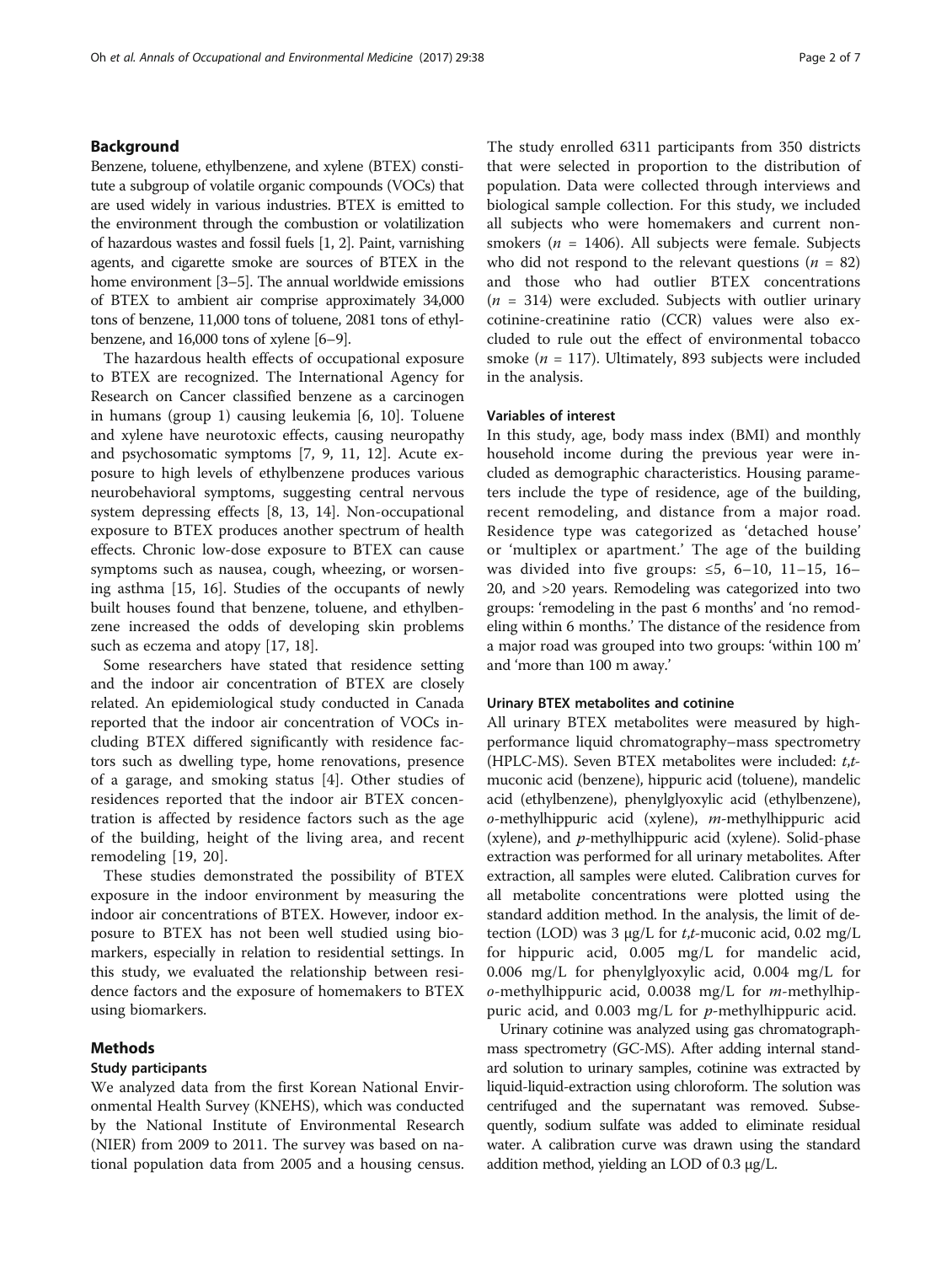The target coefficient  $(R^2)$  of the calibration curve was ≥0.995 for internal quality control. Concentrations below the LOD were substituted with the LOD divided by the square root of 2. All urinary sample concentrations were adjusted using urinary creatinine concentration.

## Statistical analysis

The geometric means of the urinary BTEX metabolites  $(t, t$ -muconic acid, hippuric acid, mandelic acid, phenylglyoxylic acid, and total methylhippuric acid) were calculated according to the demographic characteristics. The concentrations of all metabolites were log-transformed because the distributions were right skewed. Univariate comparisons between variables were performed with Student's t-test and analysis of variance (ANOVA). Analysis of covariance (ANCOVA) was used to adjust for age, BMI, and monthly household income. The adjusted odds ratios (ORs) for exceeding the median of the concentration of each urinary metabolite were calculated to evaluate the association between urinary BTEX metabolites and housing characteristics using logistic regression analyses. The logistic model was adjusted for age, BMI, and household income. IBM SPSS ver. 22 for Windows was used for all statistical analysis.

## Results

Table 1 presents the demographic distribution and geometric means of the urinary concentrations of the BTEX metabolites. Significant differences in urinary metabolites by age group were observed for  $t, t$ -muconic acid, hippuric acid, mandelic acid, and phenylglyoxylic acid. The phenylglyoxylic acid concentration was significantly higher in the group with low household income group than in the other groups.

Table [2](#page-3-0) summarizes the urinary concentrations of BTEX metabolites according to residence factors. Each metabolite concentration was expressed as the geometric mean and standard error with and without adjusting for age, household income, and BMI. The urinary concentrations of mandelic acid and phenylglyoxylic acid were significantly higher in the detached-house group, but this was not significant after the adjustment. The methylhippuric acid concentration differed significantly with the age of the building, even after the adjustment. The t,t-muconic acid concentration was significantly higher in the recently remodeled group ( $p < 0.05$ ), and remained higher after the adjustment ( $p < 0.05$ ). The adjusted methylhippuric acid concentration was also significantly higher in the recently remodeled group ( $p < 0.05$ ).

Table [3](#page-4-0) shows the ORs for exceeding the median of the urinary metabolite concentration by residence settings.

|                 | N(%)                                   | t.t-Muconic acid<br>$(\mu q/q$ Cr $\pm$ SE) | Hippuric acid<br>$(q/q Cr \pm SE)$ | Mandelic acid<br>$(mg/g Cr \pm SE)$ | Phenylglyoxylic acid<br>$(mq/q Cr \pm SE)$ | Methylhippuric acid<br>(mg/g $Cr \pm SE$ ) |
|-----------------|----------------------------------------|---------------------------------------------|------------------------------------|-------------------------------------|--------------------------------------------|--------------------------------------------|
| Total           | 893 (100)                              | $46.80 \pm 2.48$                            | $0.25 \pm 0.01$                    | $0.25 \pm 0.01$                     | $0.26 \pm 0.01$                            | $0.30 \pm 0.27$                            |
| Age             |                                        |                                             |                                    |                                     |                                            |                                            |
| $19 - 29$       | 34(3.8)                                | $38.72 \pm 10.07$                           | $0.16 \pm 0.07$                    | $0.21 \pm 0.02$                     | $0.25 \pm 0.04$                            | $0.23 \pm 0.10$                            |
| $30 - 39$       | 221(24.7)                              | $51.92 \pm 5.60$                            | $0.21 \pm 0.01$                    | $0.23 \pm 0.01$                     | $0.22 \pm 0.01$                            | $0.31 \pm 0.05$                            |
| $40 - 49$       | 173 (19.4)                             | $51.73 \pm 5.47$                            | $0.27 \pm 0.03$                    | $0.25 \pm 0.01$                     | $0.24 \pm 0.01$                            | $0.27 \pm 0.05$                            |
| $50 - 59$       | 243 (27.2)                             | $46.49 \pm 5.13$                            | $0.26 \pm 0.02$                    | $0.26 \pm 0.01$                     | $0.28 \pm 0.01$                            | $0.31 \pm 0.05$                            |
| $60 - 69$       | 177 (19.8)                             | $38.66 \pm 4.36$                            | $0.27 \pm 0.02$                    | $0.28 \pm 0.02$                     | $0.32 \pm 0.02$                            | $0.34 \pm 0.07$                            |
| $\geq 70$       | 45(5.0)                                | $48.49 \pm 9.39$                            | $0.33 \pm 0.04$                    | $0.26 \pm 0.03$                     | $0.30 \pm 0.02$                            | $0.29 \pm 0.12$                            |
| $p$ -value      |                                        | 0.009                                       | < 0.001                            | 0.001                               | < 0.001                                    | 0.319                                      |
| BMI ( $kg/m2$ ) |                                        |                                             |                                    |                                     |                                            |                                            |
| < 25            | 580 (64.9)                             | $45.13 \pm 3.00$                            | $0.25 \pm 0.01$                    | $0.25 \pm 0.01$                     | $0.26 \pm 0.01$                            | $0.30 \pm 0.03$                            |
| $\geq 25$       | 313 (35.1)                             | $50.06 \pm 4.37$                            | $0.24 \pm 002$                     | $0.25 \pm 0.01$                     | $0.28 \pm 0.01$                            | $0.31 \pm 0.04$                            |
| $p$ -value      |                                        | 0.094                                       | 0.462                              | 0.936                               | 0.090                                      | 0.631                                      |
|                 | Monthly household income (million won) |                                             |                                    |                                     |                                            |                                            |
| < 1.5           | 247(27.7)                              | $46.68 \pm 4.55$                            | $0.25 \pm 0.02$                    | $0.26 \pm 0.01$                     | $0.31 \pm 0.01$                            | $0.27 \pm 0.05$                            |
| $1.5 - 2.5$     | 225(25.2)                              | $44.68 \pm 4.60$                            | $0.24 \pm 0.02$                    | $0.25 \pm 0.01$                     | $0.26 \pm 0.01$                            | $0.33 \pm 0.06$                            |
| $2.5 - 4$       | 271 (30.3)                             | $51.11 \pm 4.92$                            | $0.25 \pm 0.02$                    | $0.25 \pm 0.01$                     | $0.24 \pm 0.01$                            | $0.30 \pm 0.04$                            |
| $\geq 4$        | 150 (16.8)                             | $42.97 \pm 5.90$                            | $0.27 \pm 0.02$                    | $0.25 \pm 0.01$                     | $0.25 \pm 0.01$                            | $0.32 \pm 0.07$                            |
| $p$ -value      |                                        | 0.192                                       | 0.600                              | 0.585                               | < 0.001                                    | 0.316                                      |

Table 1 Demographic distributions and geometric mean concentrations of urinary BTEX metabolites

Abbreviations: SE standard error, BMI body mass index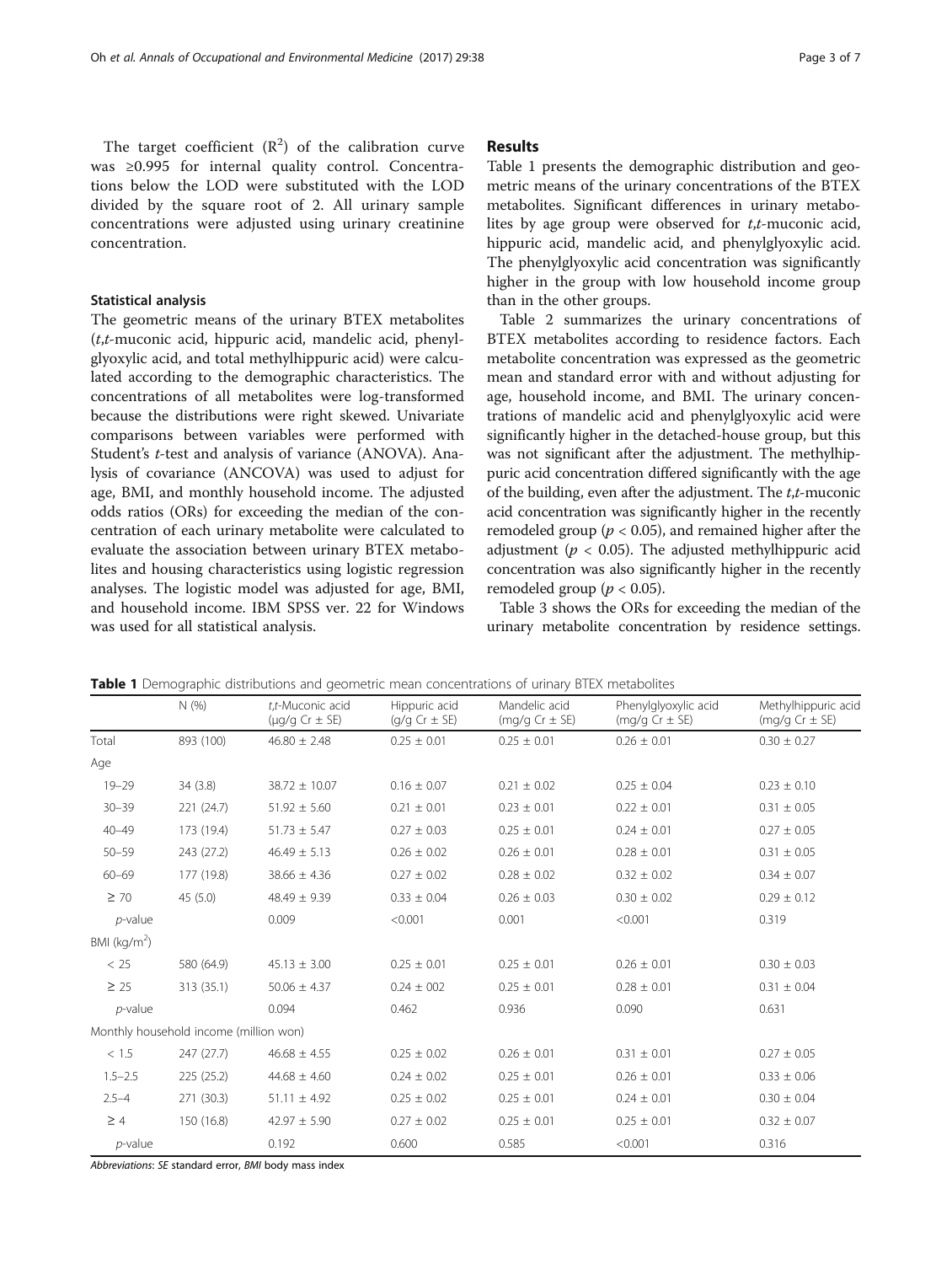|                                      |                           |                         | t,t-Muconic acid<br>$(10/9 G + S)$ |                       | Hippuric acid<br>$(g/g)$ $Gr + SE$ |                           | $(mg/gG + 5E)$<br>Vlandelic acid |                       | Phenylglyoxylic acid<br>$(mg/g)$ $Cr \pm$ SE) |                       | Methylhippuric acid<br>$(mg/g)$ $Gr \pm SE$ |                       |
|--------------------------------------|---------------------------|-------------------------|------------------------------------|-----------------------|------------------------------------|---------------------------|----------------------------------|-----------------------|-----------------------------------------------|-----------------------|---------------------------------------------|-----------------------|
| Variable                             | Category                  | $(96)$<br>z             | Crude                              | Adjusted <sup>*</sup> | Crude                              | Adjusted <sup>*</sup>     | Crude                            | Adjusted <sup>*</sup> | Crude                                         | Adjusted <sup>*</sup> | <b>Crude</b>                                | Adjusted <sup>*</sup> |
| Type of residence                    | Detached                  | (24.0)<br>214           | 531<br>45.93 ±                     | $46.85 \pm 0.06$      | 0.02<br>$0.25 \pm$                 | $0.24 \pm 0.06$           | $0.27 \pm 0.01$                  | $0.26 \pm 0.04$       | $0.29 \pm 0.01$                               | $0.28 \pm 0.04$       | $0.34 \pm 0.05$                             | $0.32 \pm 0.08$       |
|                                      | Multiplex or<br>apartment | (0.9)<br>g<br>Ó<br>⊵    | $47.08 \pm 2.80$                   | 46.81 ± 0.03          | $0.25 \pm 0.01$                    | $0.25 \pm 0.03$           | $0.25 \pm 0.01$                  | $0.25 \pm 0.02$       | $0.25 \pm 0.01$                               | $0.26 \pm 0.02$       | $0.30 \pm 0.03$                             | $0.30 \pm 0.04$       |
|                                      | p-value                   |                         | 0.729                              | 0.991                 | 0.734                              | 0.580                     | 0.018                            | 0.173                 | 0.002                                         | 0.179                 | 0.235                                       | 0.332                 |
| Age of building (years)              | $\frac{5}{2}$             | 53 (5.9)                | 8.02<br>$\pm$<br>54.71             | 0.12<br>$52.09 \pm$   | 0.03<br>$0.21 \pm$                 | 0.12<br>$0.24 \pm$        | 0.02<br>$0.26 \pm$               | 0.08<br>$0.28 \pm$    | 0.03<br>$0.24 \pm$                            | 0.08<br>$0.25 \pm$    | 0.08<br>$0.40 \pm 0$                        | 0.15<br>$0.43 \pm$    |
|                                      | $6 - 10$                  | 9.6)<br>75              | 6.02<br>46.80 ±                    | 46.57 ± 0.07          | $0.23 \pm 0.02$                    | 0.07<br>$\ddot{}$<br>0.23 | $0.25 \pm 0.01$                  | $0.25 \pm 0.04$       | $0.26 \pm 0.02$                               | $0.27 \pm 0.04$       | 0.04<br>$0.23 +$                            | $\pm 0.09$<br>0.23    |
|                                      | $11 - 15$                 | 196                     | 5.29<br>$+$<br>43.34               | $\pm 0.07$<br>43.16   | 0.02<br>$+$<br>0.25                | 0.07<br>$\ddot{}$<br>0.25 | $\pm 0.01$<br>0.25               | $0.26 \pm 0.04$       | $\pm 0.01$<br>0.24                            | 0.04<br>$+$<br>0.25   | 0.06<br>$+$<br>0.33                         | 0.08<br>$+$<br>0.33   |
|                                      | $16 - 20$                 | (22.1)<br>50            | 5.17<br>48.09 ±                    | $47.80 \pm 0.06$      | $0.26 \pm 0.02$                    | $0.27 \pm 0.06$           | $0.25 \pm 0.01$                  | $0.25 \pm 0.04$       | $0.28 \pm 0.01$                               | $0.28 \pm 0.04$       | $0.30 \pm 0.06$                             | $0.30 \pm 0.08$       |
|                                      | $\geq 21$                 | (32.8)<br>293           | 64.49<br>46.77                     | $47.66 \pm 0.05$      | 0.02<br>$0.25 \pm$                 | $0.24 \pm 0.05$           | $0.25 \pm 0.01$                  | $0.24 \pm 0.03$       | $\pm$ 0.01<br>0.27                            | $0.26 \pm 0.03$       | ±0.06<br>032                                | 0.07<br>$+$<br>0.32   |
|                                      | p-value                   |                         | 0.528                              | 0.645                 | 0.463                              | 0.593                     | 0.985                            | 0.582                 | 0.062                                         | 0.175                 | 0.003                                       | 0.001                 |
| Distance from major road<br>(meters) | $\leq 100$                | (46.4)<br>414           | 3.24<br>$+$<br>46.91               | $46.62 \pm 0.04$      | 0.02<br>$0.24 \pm$                 | 0.04<br>$+$<br>0.24       | 0.01<br>$0.25 \pm$               | 0.03<br>$0.25 \pm$    | 0.01<br>$\ddot{}$<br>0.25                     | 0.03<br>$0.26 \pm$    | 0.04<br>$0.32 \pm$                          | 0.06<br>$+$<br>0.32   |
|                                      | $\geq 100$                | (53.6)<br>479           | 46.71 ± 3.55                       | 46.99 ± 0.04          | $0.25 \pm 0.01$                    | $0.25 \pm 0.04$           | $0.25 \pm 0.01$                  | $0.25 \pm 0.03$       | $0.27 \pm 0.01$                               | $0.27 \pm 0.03$       | $0.29 + 0.04$                               | $0.29 \pm 0.05$       |
|                                      | p-value                   |                         | 0.944                              | 0.890                 | 0.494                              | 0.754                     | 0.918                            | 0.827                 | 0.087                                         | 0.191                 | 0.168                                       | 0.143                 |
| Recent remodeling (6 month)          | $\frac{1}{2}$             | (87.2)<br>779           | 3.24<br>$+$<br>46.91               | $\pm$ 0.03<br>45.47   | 0.02<br>$0.24 \pm$                 | 0.03<br>$+$<br>0.25       | 0.01<br>$+$<br>0.25              | 0.02<br>$0.25 \pm$    | 0.01<br>$\ddot{}$<br>0.25                     | 0.02<br>$+$<br>0.27   | 0.04<br>$0.32 \pm$                          | 0.04<br>$0.29 \pm$    |
|                                      | Yes                       | (2.8)<br>$\overline{4}$ | $56.56 \pm 7.67$                   | $56.88 \pm 1.09$      | $0.24 \pm 0.02$                    | $0.24 \pm 0.08$           | $0.25 \pm 0.01$                  | $0.24 \pm 0.05$       | $0.26 \pm 0.02$                               | $0.25 \pm 0.05$       | $0.37 \pm 0.11$                             | $0.37 \pm 0.10$       |
|                                      | p-value                   |                         | 0.018                              | 0.011                 | 0.739                              | 0.699                     | 0.642                            | 0.590                 | 0.518                                         | 0.459                 | 0.059                                       | 0.046                 |

Table 2 Geometric mean concentrations of urinary BTEX metabolites by housing characteristics Table 2 Geometric mean concentrations of urinary BTEX metabolites by housing characteristics

<span id="page-3-0"></span>Oh et al. Annals of Occupational and Environmental Medicine (2017) 29:38 Page 4 of 7

"Estimated geometric means and p-values were calculated by ANCOVA and adjusted for age, BMI, and monthly income<br>Abbreviation: SE standard error \*Estimated geometric means and p-values were calculated by ANCOVA and adjusted for age, BMI, and monthly income Abbreviation: SE standard error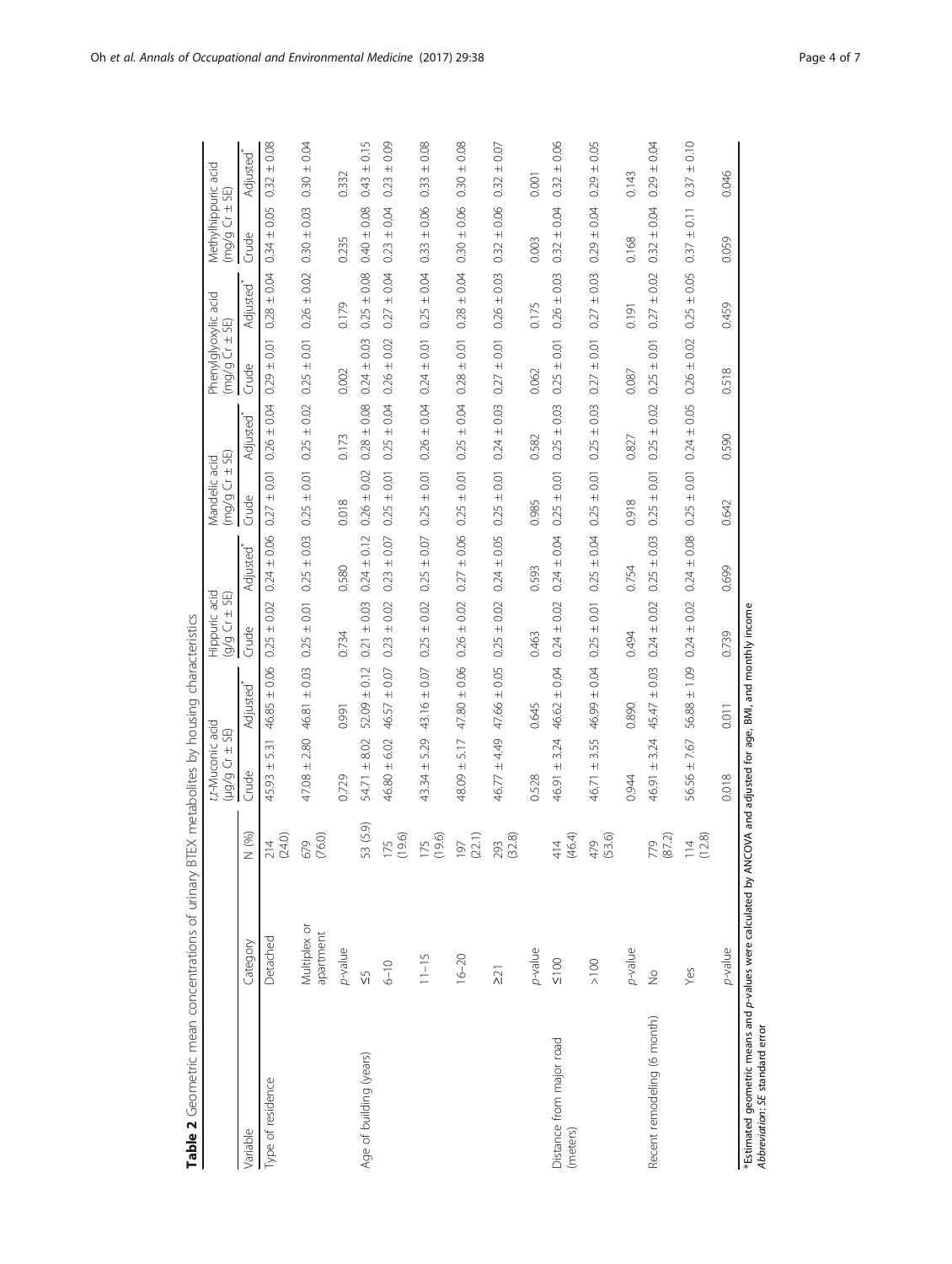<span id="page-4-0"></span>

|  |  | <b>Table 3</b> Adjusted odds ratios for exceeding the median of each BTEX metabolite by housing characteristics |
|--|--|-----------------------------------------------------------------------------------------------------------------|
|--|--|-----------------------------------------------------------------------------------------------------------------|

|                                   |                        | t,t-Muconic<br>acid                 | <b>Hippuric</b><br>acid    | Mandelic<br>acid                    | Phenylglyoxylic<br>acid    | Methylhippuric<br>acid           |
|-----------------------------------|------------------------|-------------------------------------|----------------------------|-------------------------------------|----------------------------|----------------------------------|
| Variable                          | Category               | Odds ratio <sup>®</sup><br>(95% CI) | Odds ratio<br>(95% Cl)     | Odds ratio <sup>®</sup><br>(95% CI) | Odds ratio<br>(95% CI)     | Odds ratio<br>$(95% \text{ Cl})$ |
| Type of residence                 | Detached               |                                     |                            |                                     |                            |                                  |
|                                   | Multiplex or apartment | 1.145<br>$(0.807 - 1.165)$          | 1.171<br>$(0.820 - 1.672)$ | 0.762<br>$(0.536 - 1.083)$          | 0.724<br>$(0.507 - 1.034)$ | 0.814<br>$(0.573 - 1.156)$       |
| Age of building                   | Years                  | 0.996<br>$(0.983 - 1.009)$          | 1.002<br>$(0.988 - 1.015)$ | 0.989<br>$(0.976 - 1.003)$          | 0.992<br>$(0.979 - 1.006)$ | 0.998<br>$(0.985 - 1.012)$       |
| Distance from major road (meters) | >100                   |                                     |                            |                                     |                            |                                  |
|                                   | $\leq 100$             | 1.129<br>$(0.865 - 1.474)$          | 0.970<br>$(0.740 - 1.272)$ | 1.084<br>$(0.830 - 1.419)$          | 0.819<br>$(0.625 - 1.074)$ | 1.399<br>$(1.071 - 1.826)$       |
| Remodeling within past 6 months   | No                     |                                     |                            |                                     |                            |                                  |
|                                   | Yes                    | 1.591<br>$(1.063 - 2.382)$          | 0.864<br>$(0.576 - 1.295)$ | 1.142<br>$(0.766 - 1.703)$          | 0.879<br>$(0.586 - 1.320)$ | 1.294<br>$(0.868 - 1.930)$       |

\* Adjusted by age, BMI, and monthly income

Abbreviation: CI confidence interval

The group whose residences were within 100 m of a major road had a significantly higher OR for methylhippuric acid compared with the other group (OR = 1.399, 95%  $CI = 1.071 - 1.826$ . The OR for  $t, t$ -muconic acid was significantly higher in the recent remodeling than in the no-remodeling group (OR = 1.591, 95% CI = 1.063–2.382).

## **Discussion**

Some researchers have evaluated the relationship between the indoor air VOC concentration and residence parameters, including house type and age of the building. One study found that the indoor concentrations of benzene, toluene, and o-xylene were lower in apartments than in other types of housing [[21\]](#page-6-0). Another study reported that the total indoor concentration of VOCs, including toluene, ethylbenzene, and xylene, was higher in buildings less than 5 years old compared with other groups [\[20](#page-6-0)]. In our study, there were no significant differences by residence type. When evaluated according to building age, the methylhippuric acid concentration was significantly higher in the ≤5-year group and lower in the 6–10-year group, but no significant trend was identified. Differences in building materials, house heating type, cooking style, seasonal variation, and indoor ventilation behavior may influence these outcomes [[22](#page-6-0)–[27](#page-6-0)].

The road environment was studied as potential source of BTEX. Vehicle-fuel additives and non-fuel exhaust contain BTEX, so the ambient air concentration of BTEX in traffic-dense areas with low vehicle speeds is higher than that in rural or suburban areas [[28](#page-6-0)–[30\]](#page-6-0). In our study, although the geometric mean methylhippuric acid concentration did not differ significantly with the distance from a major road, the odds ratio for methylhippuric acid showed an association. Further studies focusing on the road environment may be able to assess the relationship between residing near the road and BTEX exposure more clearly.

Some studies have reported that remodeling a residence is strongly associated with the indoor air concentration of BTEX because of the building materials used in remodeling. Flooring (polyvinyl chloride, rubber, and vinyl) and walls or ceilings (plastic paneling, vinyl wall coverings, and polystyrene foam insulation) can emit various VOCs [[31\]](#page-6-0). Several experimental studies found that flooring and wallpaper significantly increased the indoor total VOC concentration [\[5](#page-6-0), [19](#page-6-0), [32\]](#page-6-0). According to a study that measured the indoor air pollutant concentrations excluding benzene, the indoor total VOC concentration, including toluene and ethylbenzene, was significantly higher in houses that had been remodeled within the previous year [\[20](#page-6-0)]. In another study, the indoor benzene concentration in homes that had been remodeled within the previous year was higher than that in those that had not been remodeled [[33](#page-6-0)]. Consistent with these findings, we found an association with BTEX exposure and recent remodeling. Our results revealed that the geometric mean concentrations of  $t$ , $t$ -muconic acid and methylhippuric acid were significantly higher in the group who had remodeled within the past 6 months. Furthermore, there was a significant association between urinary *t*,*t*-muconic acid and recent remodeling status.

Although not included as variables in our study, daily cosmetics usage and diet may affect the concentration of metabolites by direct exposure or by deriving metabolites. Nail products such as nail polish or nail polish remover can emit various VOCs including benzene or toluene, and cause significant exposure in conditions lacking efficient ventilation [\[23](#page-6-0), [34](#page-6-0)]. Other cosmetics like perfumes, washing agents, and hair dyes contain benzyl alcohol, which is metabolized into benzoic acid and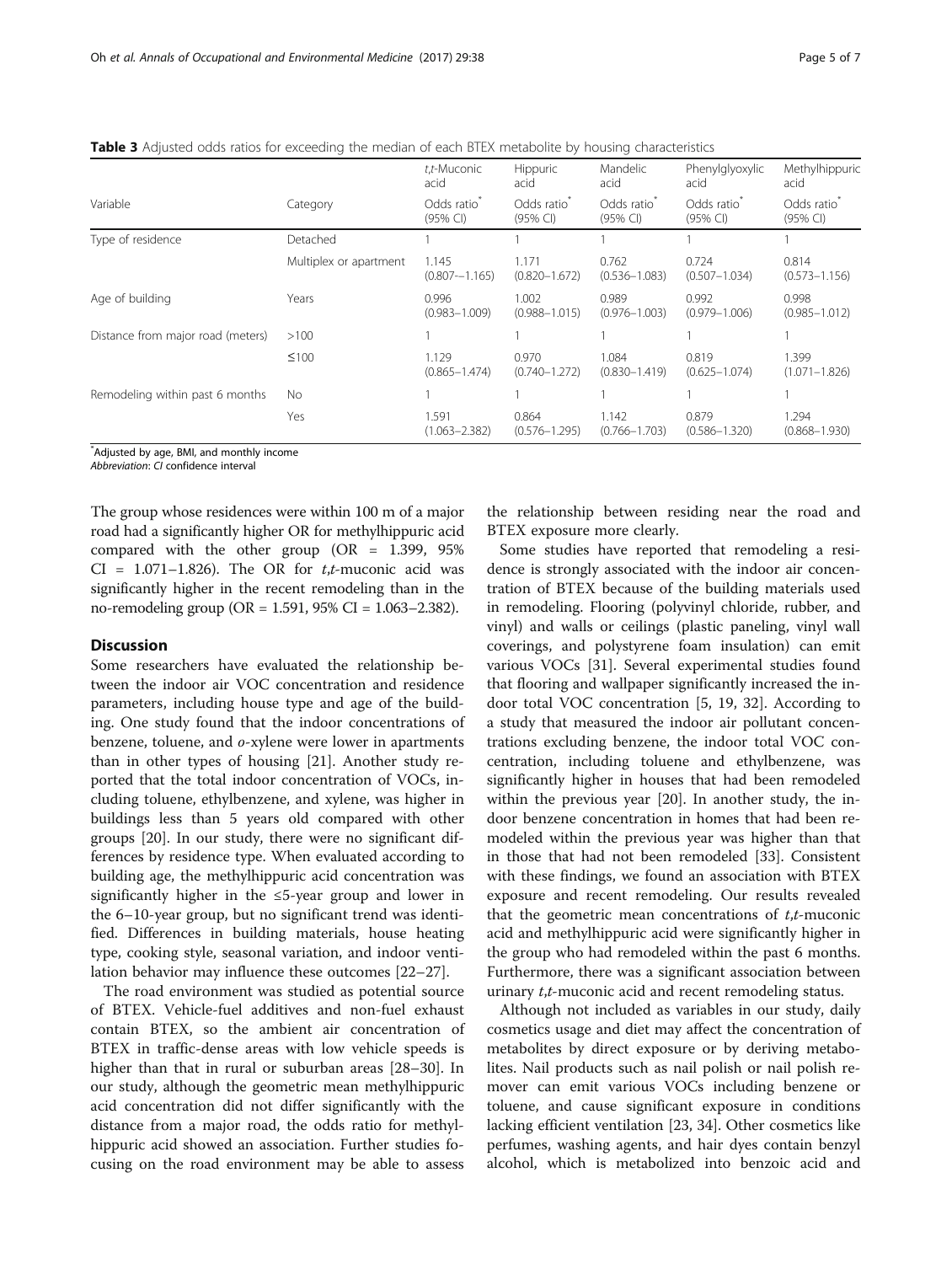<span id="page-5-0"></span>derives hippuric acid [[35, 36\]](#page-6-0). Topical agents like ointments and medication lotions also include benzyl alcohol and benzoic acid [[37](#page-6-0), [38](#page-6-0)]. With regard to dietary factors, processed or fermented foods contain preservatives, including sorbic and benzoic acid. Sorbic acid is metabolized into t,t-muconic acid [[39, 40\]](#page-6-0), while benzoic acid, which is contained in a variety of supplements such as soft drinks, dairy products, fruits, and spices, can be metabolized into hippuric acid and act as a confounder [[41](#page-6-0)–[43\]](#page-6-0).

The strength of our study is that we evaluated BTEX exposure using biomarkers. Several studies have evaluated BTEX emission by measuring the indoor BTEX concentrations directly [[19](#page-6-0)–[21](#page-6-0), [33, 44\]](#page-6-0). Although a study previously assessed urinary VOC metabolites including BTEX according to demographics among the U.S population, the metabolites studied were not analyzed according to residential factors [[45\]](#page-6-0). Unlike these studies, we examined the relationships between biomarker levels and responses to a questionnaire about residence factors to evaluate participants' direct exposure according to residence characteristics.

Our study provides useful information about BTEX exposure in humans, as there are no reference values for BTEX biomarkers with non-occupational exposure. Globally, the World Health Organization has set guidelines for controlling indoor air quality; however, these standards do not include reference values for biomarkers [[46\]](#page-6-0). In Korea, the Indoor Air Quality Control in Publicuse Facilities Act was revised in 2014, and it includes air concentration standards for indoor air pollutants, including BTEX [[47\]](#page-6-0). However, the current standards for indoor air pollutants do not reflect the relationship between indoor air quality and its health effect [[48\]](#page-6-0).

The lack of detailed questions concerning ventilation in the indoor environment or seasonal and diurnal variations was a limitation of our study. In several studies performed in urban areas of major cities, the VOC concentration of ambient air exhibited diurnal variations associated with traffic densities and other activities such as construction [[24, 49](#page-6-0)]. In a study performed in Hong Kong, overall VOC concentrations were lower during the summer season than the winter season, except for toluene and tetrachloroethene, which suggests seasonal differences in the evaporation behavior of fuel, and that the dispersal of pollutant particles affects ambient air concentrations [[49](#page-6-0)]. Another study analyzed indoor air in recently remodeled apartments and found that the concentration of total VOCs was negatively associated with ventilation conditions [[44](#page-6-0)]. Other experimental and epidemiological studies have found that frequent ventilation and longer ventilation times significantly lower the levels of indoor pollutants [[22, 25](#page-6-0), [50\]](#page-6-0).

## Conclusion

We evaluated the relationship between BTEX exposure and residence characteristics using urinary biomarkers, and found a significant association between urinary  $t,t$ muconic acid levels and home remodeling within the past 6 months. Methylhippuric acid levels were associated with the distance from a major road. To find clear associations between BTEX exposure and the residential environment, further studies examining detailed variables such as ventilation conditions, seasonal or diurnal variation, cosmetics usage, and dietary factors are needed.

#### Abbreviations

BMI: Body mass index; BTEX: Benzene, toluene, ethylbenzene, and xylene; CCR: Cotinine-creatinine ratio; CI: Confidence interval; KNEHS: Korean National Environmental Health Survey; NIER: National Institute of Environmental Research; OR: Odds ratio; VOC: Volatile organic compound

#### Acknowledgements

This study used data from the First Korean National Environmental Health Survey (2009-2011), which was conducted by National Institute of Environmental Research. The authors gratefully acknowledge their effort.

#### Funding

Not applicable.

## Availability of data and materials

The datasets analyzed during the current study are available on request at the National Institute of Environmental Research, Environmental Health Research Department, [http://www.nier.go.kr/NIER/kor/openapi/](http://www.nier.go.kr/NIER/kor/openapi/getEcoHealth.do?menuNo=14018) [getEcoHealth.do?menuNo=14018.](http://www.nier.go.kr/NIER/kor/openapi/getEcoHealth.do?menuNo=14018)

#### Authors' contributions

HHO, DHK and JYR performed the statistical analyses and drafted the article. HKP and CKL searched and assisted the related references. BCS and KHK supported and advised medical view. All of the authors read and approved the final manuscript.

#### Ethics approval and consent to participate

This study was approved by the Institutional Review Board of Haeundae Paik Hospital (IRB No. 2016–05-015).

#### Consent for publication

Not applicable.

#### Competing interests

The authors declare that they have no competing interests.

#### Author details

<sup>1</sup>Department of Occupational and Environmental Medicine, Inje University Haeundae Paik Hospital, 875, Haeundae-ro, Haeundae-gu, Busan 48108, South Korea. <sup>2</sup> Department of Occupational and Environmental Medicine, Institute of Environmental and Occupational Medicine, Busan Paik Hospital, Inje University, 75, Bokji-ro, Busanjin-gu, Busan 47392, Republic of Korea.

## Received: 12 January 2017 Accepted: 4 August 2017 Published online: 25 August 2017

#### References

- 1. Chiriac R, Carre J, Perrodin Y, Fine L, Letoffe JM. Characterisation of VOCs emitted by open cells receiving municipal solid waste. J Hazard Mater. 2007;149:249–63.
- 2. Kerchich Y, Kerbachi R. Measurement of BTEX (benzene, toluene, ethybenzene, and xylene) levels at urban and semirural areas of Algiers City using passive air samplers. J Air Waste Manage Assoc. 2012;62:1370–9.
- 3. Daisey JM, Mahanama KR, Hodgson AT. Toxic volatile organic compounds in simulated environmental tobacco smoke: emission factors for exposure assessment. J Expo Anal Environ Epidemiol. 1998;8:313–34.